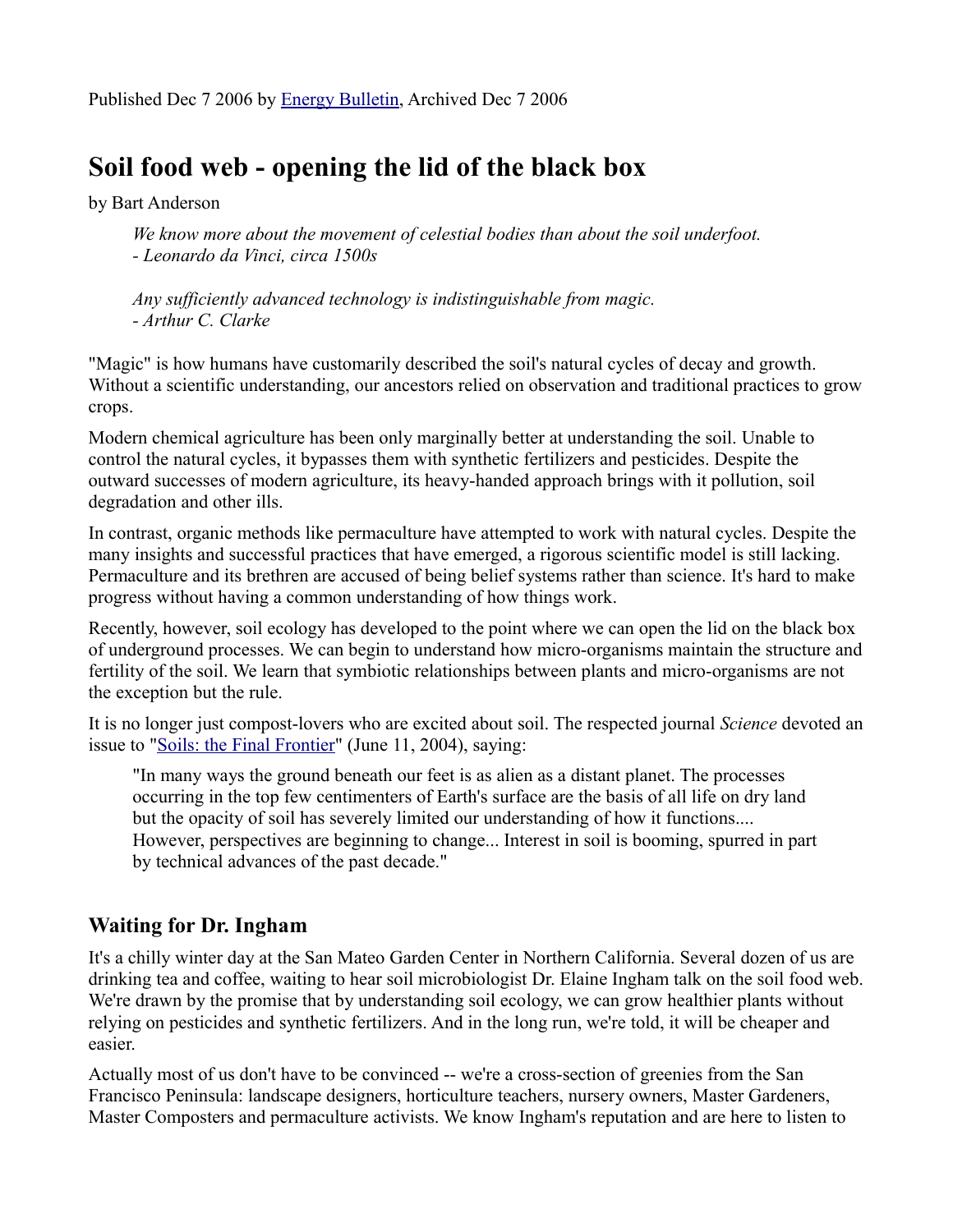the master.

At last Dr. Ingham steps to the front and we're off. For the next two days we are inundated with dense, high intensity information that's very different from the usual. It's like having your head unscrewed.

She's the kind of professor you wish you had in college. She loves her subject and invites you to share it with her.



**Dr. Elaine Ingham** (Photo: [Alane Weber](http://www.recycleworks.org/compost/mc_alane.html) / Botanical Art )

Much of the talk around organics is vague -- but not with Dr. Ingham at the helm. Ask a question or raise an objection, and she'll come back with a detailed response, complete with references in the scientific literature. As we say in Master Gardeners: "science-based gardening advice."

Ingham has been researching soil microbiology for over 25 years, having received her PhD in 1981. She taught at Oregon State University (Corvallis) from 1986 to 2001. She left academia to devote herself to Soil Foodweb, Inc, the consulting and testing service she started in 1996. She has published over 50 articles in refereed journals.

Years spent peering through a microscope have given her a perspective that is ... different. As one aside, she remarked that humans, if viewed from outer space, would bear a remarkable resemblance to rodshaped bacteria. As with many good biologists, she has an affection and respect for the organisms she studies.

She also has a gift for the apt metaphor that makes a technical concept come alive:

- Pests and disease are "garbage collectors" that take away stressed plants growing in the wrong habitats.
- When adding water to compost, follow the "Goldilocks Principle" (not too little, not too much just the right amount).

After several days of lectures, I had taken over 100 pages of notes and was in danger of getting lost in the details. How to summarize Ingham's message? One attempt:

**Life on earth is sustained by a complex underground ecological system - the soil food web.**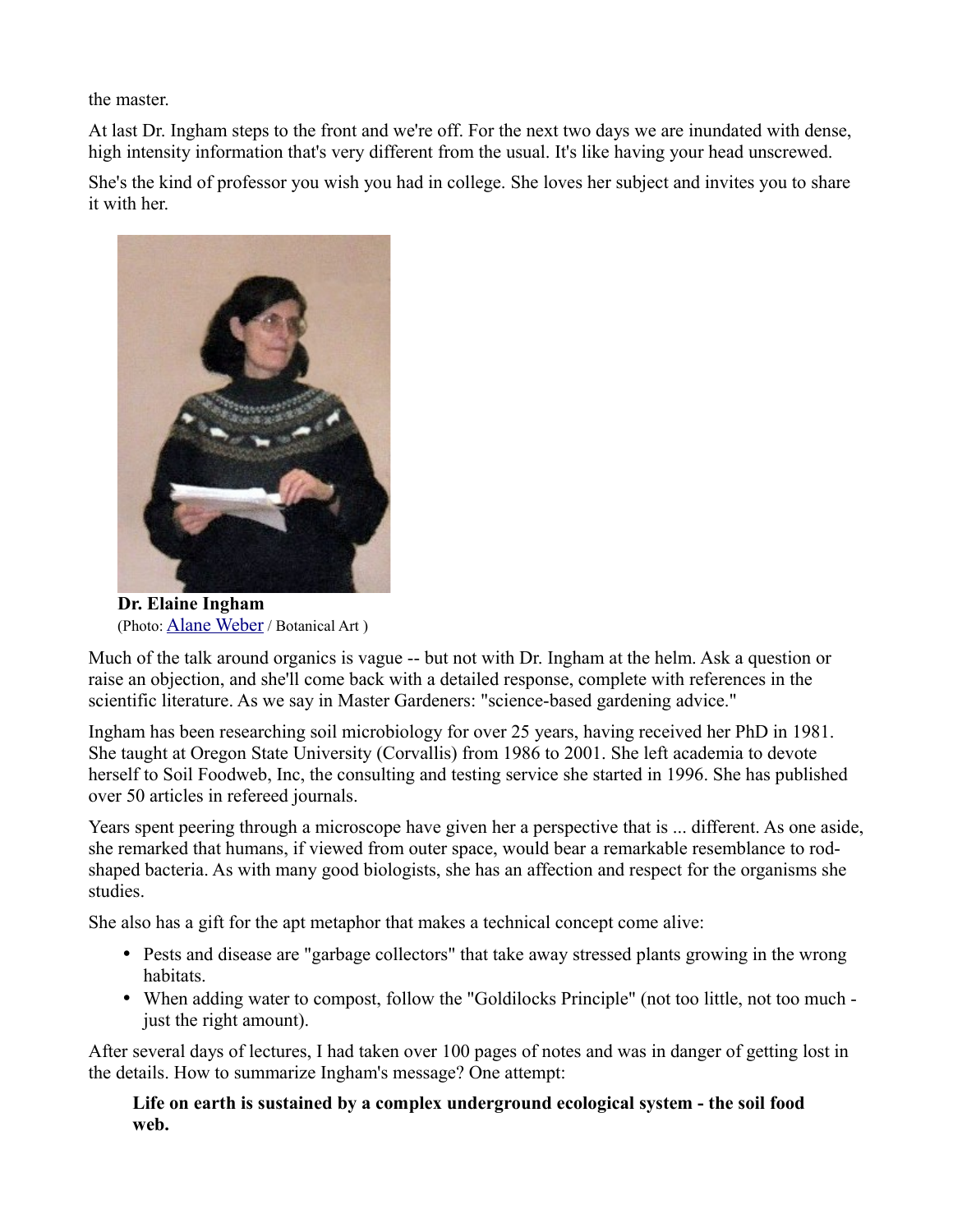#### **Through ignorance, we've disrupted the food web, in particular with ill-advised farming and gardening methods.**

#### **We can return the food web to health by restoring the soil biology.**

The picture of the soil food web that Ingham presents seems to be widely accepted. Rarely however are the ideas synthesized into a coherent whole. No wonder. The concepts come from many different fields -- microbiology, ecology, soil science and agronomy. Specialists absorbed in their own fields often find it difficult to see the big picture.

Beyond the big picture, Ingham does differ from other scientists. She has a higher level of passion than one expects in academia. Also, some of her specific methods and recommendations are different than the usual. For example, she and her associates developed methods of assessing soil health by making direct counts of organisms under a microscope. Among the public, she is probably best known for advocating the use of aerobic compost tea.

The rest of this article gives highlights from Ingham's presentations, then discusses the implications of the vision. To learn more, see the list of resources at the end of this article. Especially recommended is the [Soil Biology Primer,](http://soils.usda.gov/sqi/concepts/soil_biology/biology.html) which Ingham co-authored.

### **Soil food web**

Learning about the soil food web is like entering an alternate reality. We see the results of the microbial world in decomposition, in foods (wine and cheese, for example) and in diseases. However this world operates with numbers and at a scale that is disturbingly alien. One handful of good garden soil can contain more organisms than the number of human beings who have ever lived: 1 trillion bacteria (10 to the 12th), 10,000 protozoa, 10,000 nematodes and 25 km of fungi, according to Young and Crawford in *Science* magaziney.

As far as alien-ness, let's not even talk about bacterial sex!

I had known the numbers were high and thought that the picture was hopelessly complex. What I learned, though, is that the organisms in the soil belong to a manageable number of functional groups. These can be studied and we can make generalizations about them. Ingham's colleague, [Andrew](http://www.puyallup.wsu.edu/soilmgmt/Slideshows/SS-SoilBiolWS/AndyM.pdf) [Moldenke,](http://www.puyallup.wsu.edu/soilmgmt/Slideshows/SS-SoilBiolWS/AndyM.pdf) says:

"All soils everywhere are comprised of the same basic critter groups. What's different about a desert, the tundra, a rainforest or a cornfield are numbers (relative densities of critters)."

The concept that ties the different groups together is the soil food web.

**The Soil Food Web: Eat and be eaten.**

(Figure: [USDA](http://soils.usda.gov/sqi/concepts/soil_biology/biology.html))

Energy and nutrients are passed as one group of organisms feeds on another.

At the bottom level of the food web is the decaying organic matter in the soil that ultimately came from plants. Roots are a source of nourishment for some organisms.

Feeding on the organic matter are bacteria, fungi, root-feeding nematodes (microscopic round worms)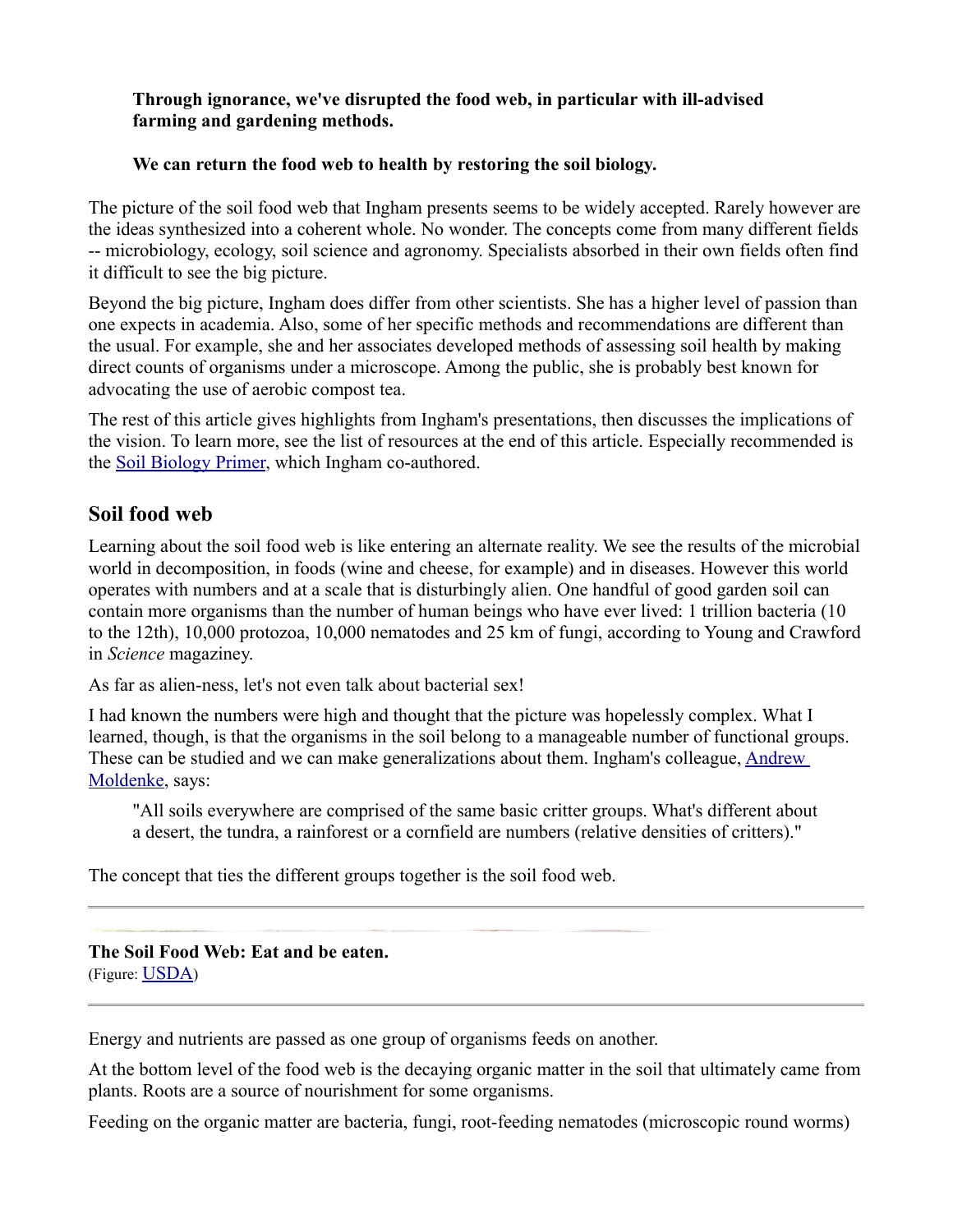and other organisms.

Feeding on them are the first-level predators such as protozoa (one-celled organisms like amoebae), some species of nematodes and arthropods ("bugs" with jointed legs like mites and insects).

Above them are higher level predators such as those pictured.

Even in this highly simplified diagram, you can see the multiple interconnections characteristic of a food web.

#### **Bacteria and fungi - decomposers and mutualists**

The stars of the underground are the bacteria and the fungi.

Bacteria are small bundles of protein with a high percentage of nitrogen. They're "like power plants," according to Andrew Moldenke. If the nutrients they need are "at the precise site of the bacterium, then bacterial metabolic rate is unequaled. But everything has to be present, just like the coal and oil at a power plant."

In contrast, Moldenke describes fungi as being "like railroad systems. They are immensely long systems of threadlike hyphae that can mobilize carbon from one region, nitrogen from another region..."

Before learning about soil ecology, I had thought that bacteria and fungi were bit players. Some caused plant diseases, I knew, but the rest seemed innocuous and uninteresting. Several things Ingham said made me realize how wrong I was.

- Bacteria and fungi evolved one billion years before plants, according to Ingham. -- Since plants developed in a world already inhabited by bacteria and fungi, wouldn't they evolve to take advantage of those micro-organisms?
- About 80% of plants have fungi associated with their roots (mycorrhizal fungi). The figure is from *Science*).

-- Something about the plant-fungi relationship must be extremely important for it to be so widespread.

• Plants can release through their roots as much as 20% of their photosynthetic production. (Figure from *Science*; Ingham quotes higher figures.)

-- Why would plants make this substantial investment, unless they were getting something vital from the bacteria and fungi attracted by these foods?

Among the services that bacteria and fungi provide for plants:

- **Building soil structure.** Bacteria glue together small aggregates (clumps of soil); fungi glue them into larger aggregates.
- **Storing nutrients and releasing them in forms plants can use.** A "microbial sponge" Moldenke calls the phenomenon. One way micro-organisms do this is by incorporating nitrogen and other nutrients in their own bodies - a much less leachable form than if the nutrients were in their inorganic forms
- **Protecting plants against diseases and pests.** Beneficial bacteria and fungi out-compete pathogens and occupy potential sites of infection on the plant.

One of the most intriguing portion of the soil is the "rhizosphere" -- the soil around the plant roots. It's a zone of intense activity, with bacteria and fungi attracted by the sugars, carbohydrates and proteins exuded by plant roots.

As usual, Ingham has striking images to describe the process. Noting that the exudates contain the same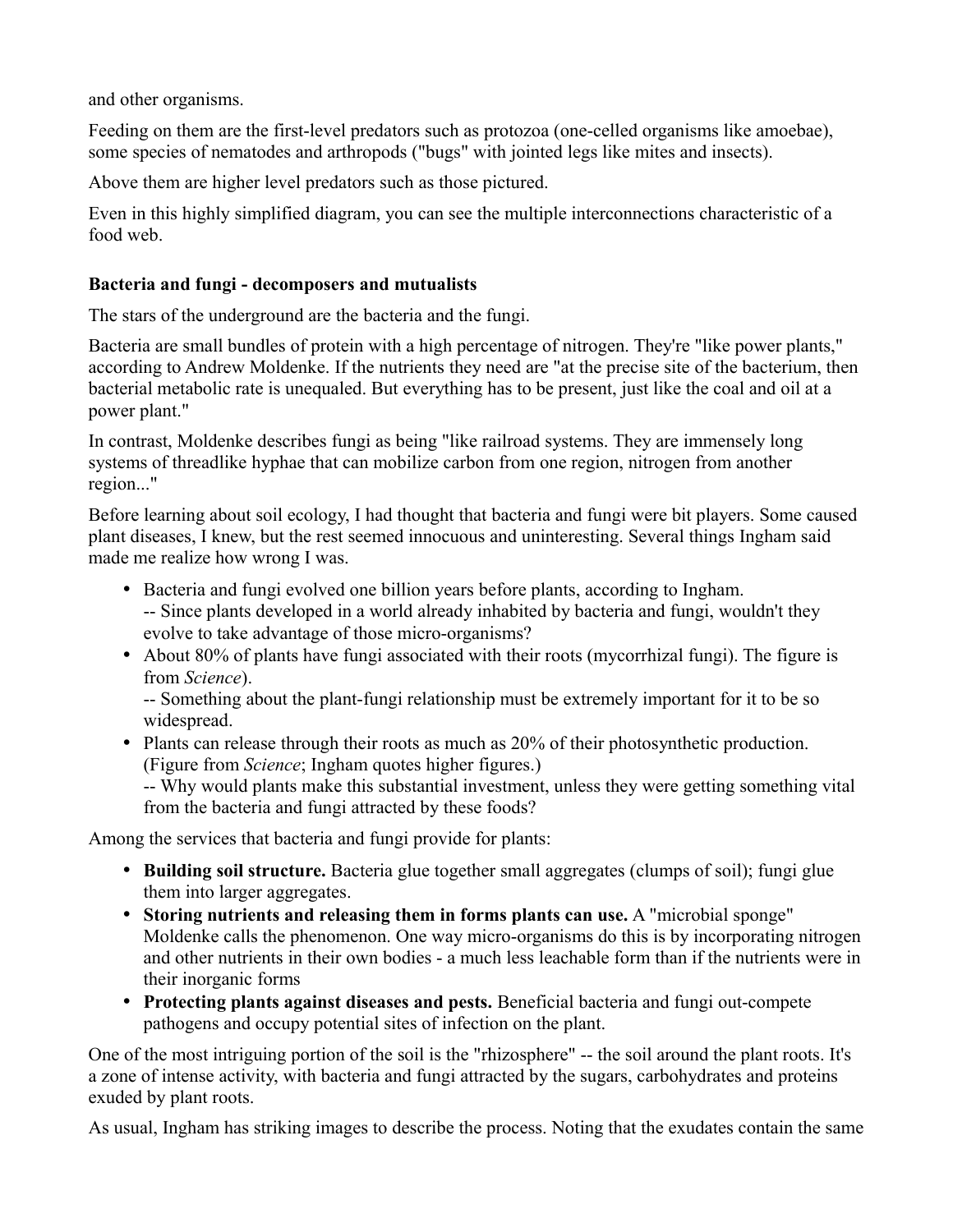basic ingredients as used for baking (sugar, carbohydrates (flour) and protein (eggs)), she calls them "cakes and cookies." No wonder they're attractive.

The bacteria and fungi attracted to the roots are "the white knights fighting off the bad guys."

(Photo: [Soil Foodweb International](http://www.soilfoodweb.com/03_about_us/microscope_pics.html))

#### **Symbiotic Fungus:**

*Wheels within wheels... life within life.* 

*Feeder root of a plant containing the nutrient-absorbing parts (dark blue) of a symbiotic fungus. Vesicular-arbuscular mycorrhizae ("VAM") fungi like this one colonize the root systems of most plants, providing nutrients and water to the plants, as well as protection against parasitic nematodes and root rot fungi.*

#### **Fungal vs bacterial soils**

Moving back from the microscopic view, the distinction between fungi and bacteria has practical consequences for farmers and gardeners. Different plant communities have different ratios of fungi to bacteria.

Bacteria dominate in early succession communities such as bare earth, weeds and vegetable. For flowers and most row crops, fungi and bacteria are in equal balance. Late succession communities such as shrubs and trees are dominated by fungi.

Knowing the bacteria/fungal ratio for the crop you're raising, you can employ different practices to encourage one or the other. Tilling or digging, for example, favors bacteria over fungi. (Most farmland is bacteria dominated.) Ingham suggests applying compost that is right for the plants you are growing, such as fungal-dominated compost around fruit trees (very fungal around conifers) and bacterial for grass. To build soil, she says, encourage fungi.

#### **Predators, engineers, taxicabs and shredders**

The larger organisms play a variety of roles in the soil food web.

Many are predators who keep prey populations in balance.

Some of the large organisms, especially earthworms, are "engineers", improving the architecture of the soil by creating air passages and hallways with their burrowing.

Micro-arthropods are "taxi cabs" for the less mobile smaller organisms such as bacteria, helping them spread throughout the soil and onto the leaf surfaces. In this way, they bring bacteria to where the nutrients are.

Andrew Moldenke points out that some arthropods shred dead plant parts, so that the nutrients become accessible to bacteria.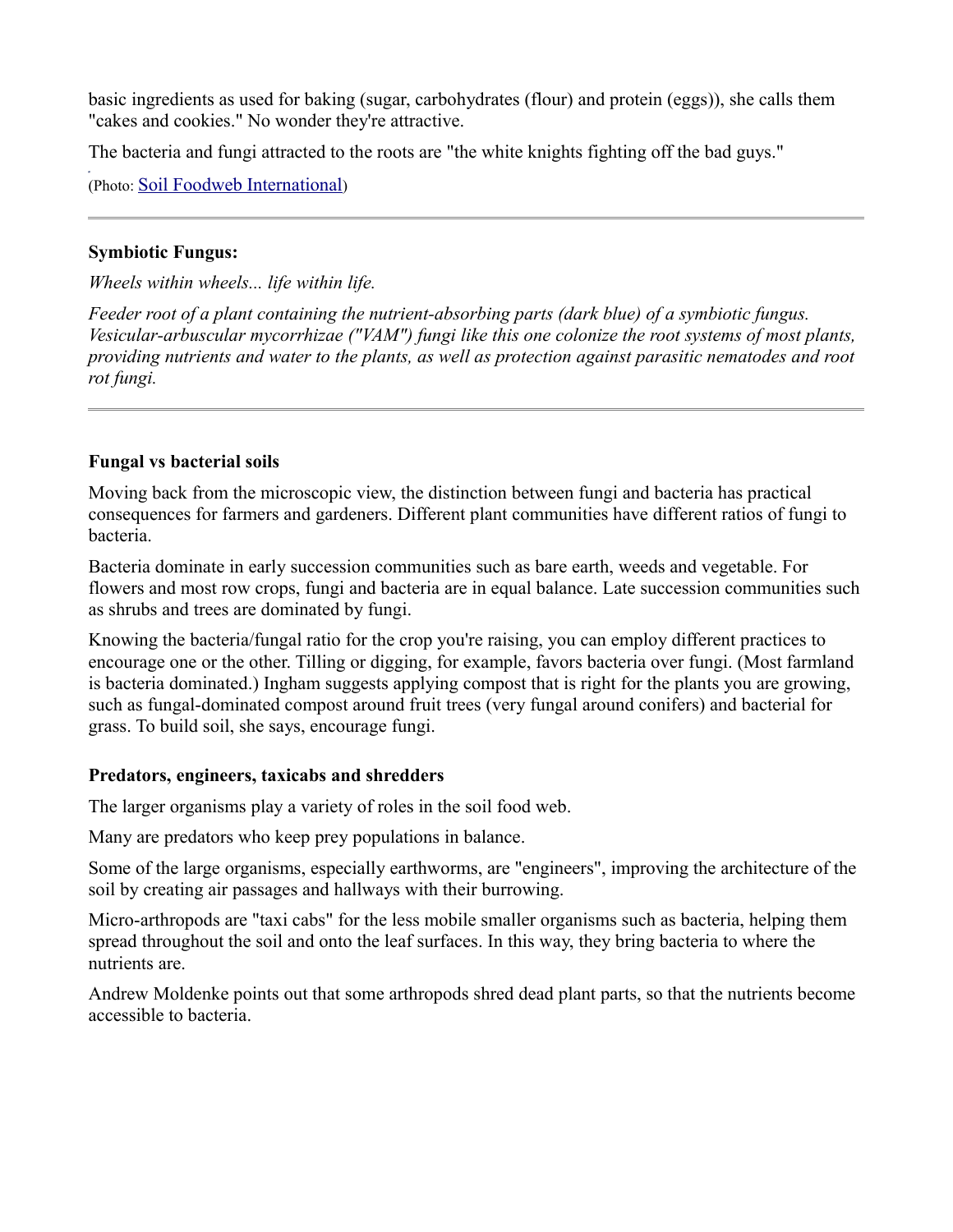

(Photo: [Soil Foodweb International](http://www.soilfoodweb.com/03_about_us/microscope_pics.html))

#### **Beneficial nematode:**

*Many species of nematodes (microcopic roundworms) in the soil are beneficial. This is an example of a nematode that feeds on bacteria. By eating the nitrogen-rich bacteria and then excreting excess nitrogen, the nematode returns nitrogen to the soil in a form which plants can use. Other species of nematode feed on fungi, on plant roots, or on other nematodes.*

## **Restoring the soil food web**

Unfortunately, scientific knowledge of the soil food web has only come in recent decades. We haven't appreciated what the soil food web can do for us, and Ingham says that many of our common practices degrade it:

- Compacting the soil.
- Tilling, turning and digging.
- Pollution.
- Pesticides
- Synthetic fertilizers.

The degraded food web invites pests, disease and nutrient problems. In a vicious cycle, we attack the problems with chemical solutions which further degrade the food web.

The solution, according to Dr. Ingham, is to restore and enhance the soil biology. In her words:

"Over the last 50-60 years, the attitude has been to get rid of the bad guys through pesticides, not understanding that if you destroy the bad guys, you also get rid of the good guys. When we nuke soils and destroy life, what comes back are the bad guys.

"Put your workforce back into place. They don't need holidays. Just make sure they're in your soil and feed them. .... Our job is to make sure there is a diversity of micro-organisms, so plants can choose which organisms they need."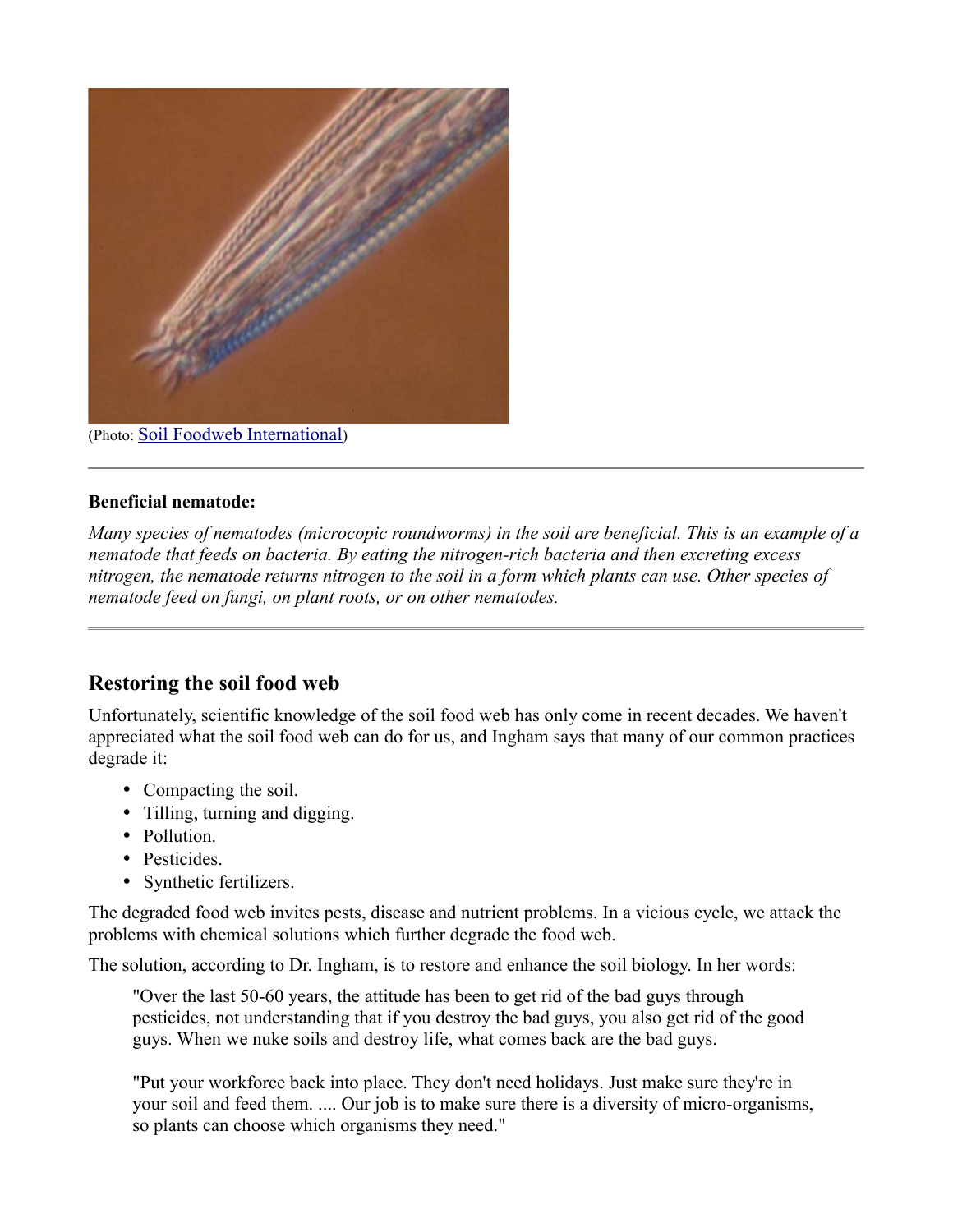# **Monitoring the soil life**

The first step in restoring the soil biology is being able to diagnose it. Since we can't look at the soil food web directly, we must rely on indirect methods. Some have suggested nematodes and springtails as indicators of soil health.

Ingham advocates a "direct count" method, in which individual organisms in a sample are counted under a microscope. Following a protocol, a trained technician counts the number of different classes of organisms (bacteria, fungi and protozoa, for example). The result is a report on the organisms estimated to be in the sample. The numbers indicate possible problems in the soil. For example, a high number of ciliates (a group of protozoa) suggests anaerobic conditions - harmful to plant life.

Other researchers have used plate counts. A soil sample is placed in a growth medium like agar, typically in a Petri dish. The number of bacterial or fungal colonies that grow from a soil sample are then counted.

Ingham maintains that this method grossly underestimates the number and variety of soil organisms. She says that the method was designed to detect and grow human disease organisms such as E. coli. In contrast, soil organisms need different conditions than the laboratory setting and growth media can provide. Only about .01 percent of soil organisms can be detected with traditional plate counts, she estimates.

# **Compost**

Restoring soil biology requires a source of micro-organisms, and compost is ideal for that purpose. The compost should have a huge species diversity. Not just bacteria but fungi, protozoa, nematodes and microarthropods, as well as organic matter for them to feed on. The compost should be made locally, so that its soil biology is similar to the soil on which it is applied.

To people already involved with compost, Ingham's discussion on compost-making should be familiar, if more rigorous than the usual. Most of her information comes from an Austrian family, the Luebkes, who developed the Controlled Microbial Composting (CMC) method. CMC is a thermal (hot) method, which involves frequent turning and close monitoring.

You can control the fungi-to-bacteria ratio of the compost by the raw materials you start with, and by your methods. Frequent turning, for example favors bacteria, since every time you turn a compost pile you "slice and dice" the fungal hyphae.

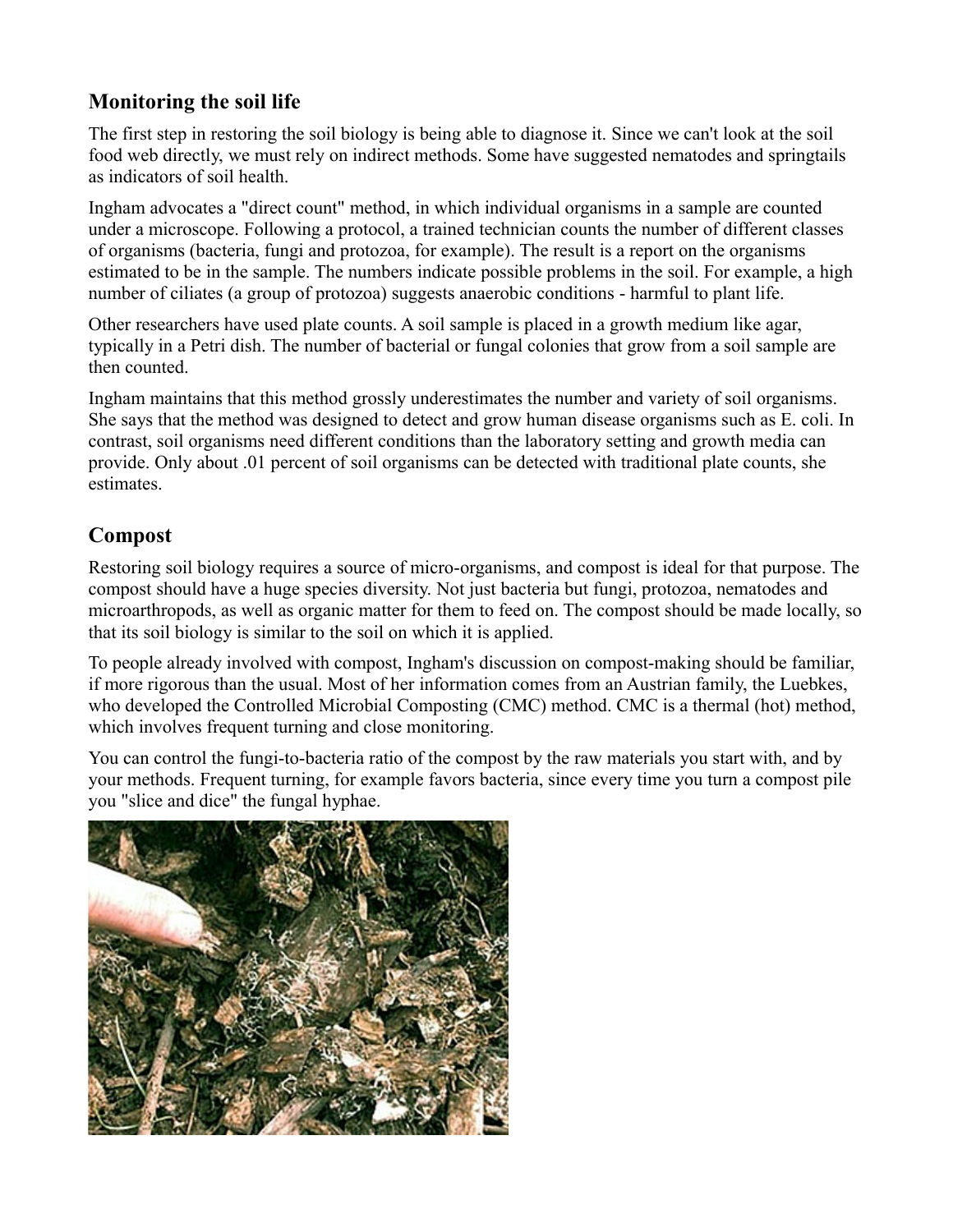#### **Fungal Strands in Compost:**

*Not all the life in the soil food web is microscopic. Some fungi can be seen with the naked eye, as can earthworms and arthropods (such as insects, spiders and centipedes).*

One thing you learn quickly about compost from Ingham: Aerobic GOOD! Anaerobic BAD!

Anaerobic bacteria - those that thrive at low levels of oxygen - are on her list of "bad guys." Some are pathogens. The foul-smelling compounds produced under anaerobic conditions are bad for plants. Bad compost has foul odors like:

- rotten eggs (hydrogen sulfide)
- sour milk (butyric acid)
- decaying flesh (putrescine acid)
- vomit (valeric acid)
- ammonia
- vinegar (acetic acid)

Just reading the list of smells is motivation enough to keep a pile from going anaerobic.

In addition to thermal compost, Ingham's presentation covers static (cold) compost and worm compost, which she recommends highly.

### **Compost tea**

A keystone of Dr. Ingham's approach is compost tea (CT), made by soaking compost in water. It's a convenient way to the apply organisms that have grown in compost. The effect is similar to solid compost, but it's easier to transport, and it's the only way to apply compost organisms to leaves (foliar application).

One disadvantage is that compost teas lack the solid organic matter contained in regular compost. Without this food for the micro-organisms, the effects of compost tea do not last as long (5 years of biology vs 5 months, says Ingham).

Compost teas are not a recent invention. Ingham says they have been used in traditional agriculture since before the Roman Empire. With the chemical era, compost tea was dropped, probably because the results were variable.

Many different kinds of compost tea exist, including leachates, manure teas, anaerobic teas and passive aerobic teas. What Ingham studies and recommends is one particular variety: actively aerated compost tea (AACT). Conditions are kept aerobic by agitating the liquid or with a bubbler.

Actively aerated teas brewed from good compost make for results that can be duplicated, she says. Traditional teas, made without aeration, have variable results. And if compost tea goes anaerobic, you've lost most of the aerobic micro-organisms. On the other hand, she said she was interested in studying anaerobic teas and their possible benefits.

Machines for brewing compost tea in various sizes are available from manufacturers. "Caveat emptor,"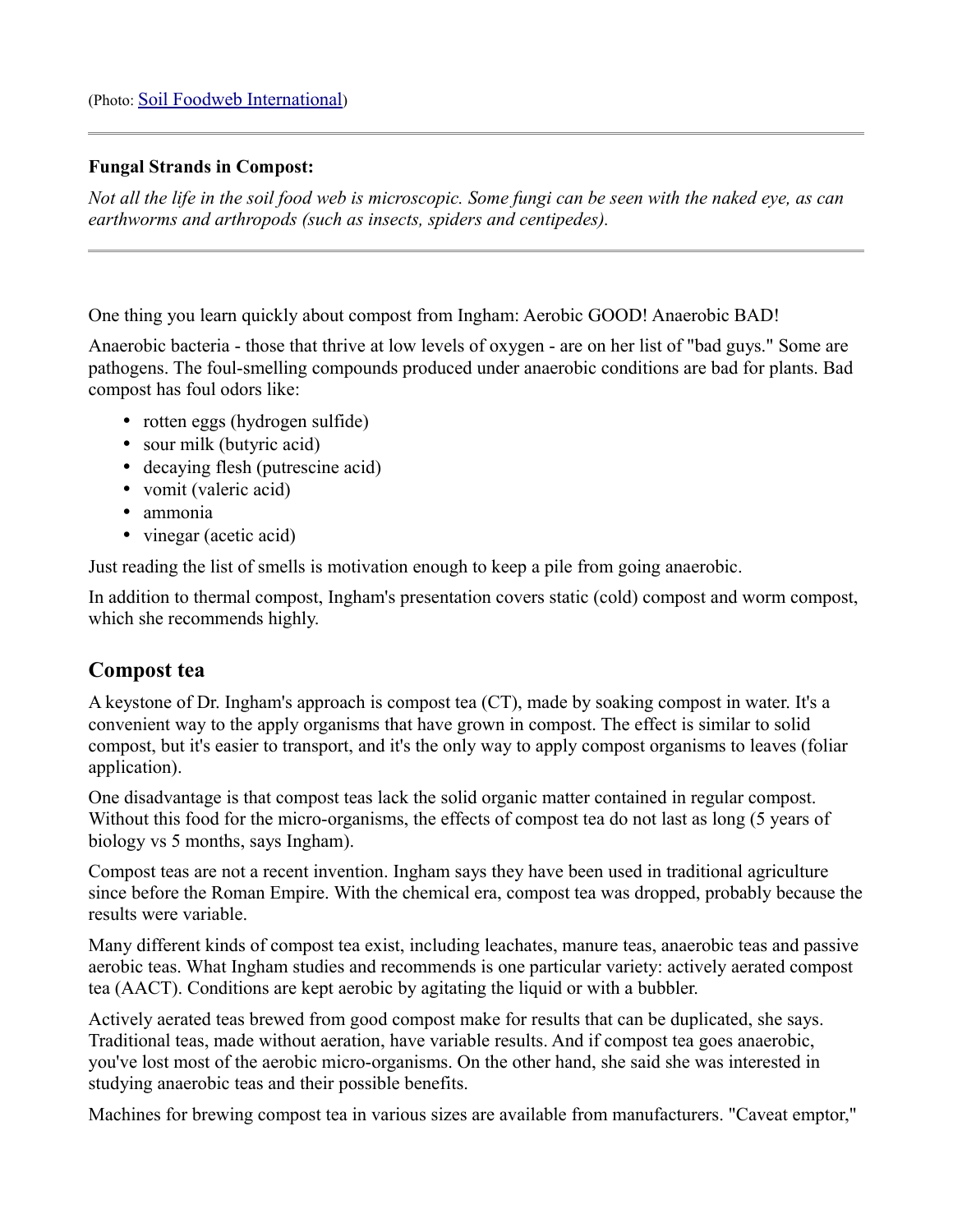(Buyer beware) Ingham says. She encourages people to read reviews and ask for data from the manufacturers. You can also make your own brewing apparatus. Ingham wrote an [article explaining](http://www.taunton.com/finegardening/pages/g00030.asp) [how](http://www.taunton.com/finegardening/pages/g00030.asp) for *Kitchen Gardener* magazine.

Some of the hints proferred by Ingham for good tea:

- Good compost.
- Good (potable) water without chlorine or chloramine.
- Good brewing machine, easy to clean.
- Appropriate temperatures
- Appropriate food for desired organisms
- Brewing times variable (about 24 hours)
- Prompt application.

To encourage bactera, add bacterial foods like sugars. For more fungi, add fungal foods like humic acid, corn meal, oatmeal and fish hydrates.

One question that puzzled me was how micro-organisms stay on plant leaves after a foliar application of compost tea. Dr. Ingham replied that bacteria quickly make slimey glue to stick to surfaces," so they aren't washed away.

(Photo: Rick Weber / Botanical Art )

### **Brewing Compost Tea:**

*Permaculturalist Alane Weber in the middle of a compost tea brew cycle. She's checking the smell ("Very important!" she says) and the flow in and around the mesh bags holding the compost. The brewer is a 100-gallon model from* [KIS](http://www.simplici-tea.com/)*, and is located at* [Lyngso Garden Materials](http://www.lyngsogarden.com/index.cfm?fuseaction=showProductGroup&WebCat=SOILS&WebCatDescr=)*, Redwood City, California.*

# **Perspective on the soil food web**

(*Note: this last part of the article reflects my own point of view rather than Dr. Ingham's.)*

### **Is compost tea the answer?**

The part of Ingham's approach that has aroused the most enthusiasm has been compost tea. It promises all the benefits a healthy food web can bring -- resistance to pests and disease, better yields, more vigorous plant growth, etc. Many compost tea users seem to be happy with the results.

On the other hand, skeptics point to the paucity of scientific validation and are dubious of claims that compost tea is a cure-all. Some are suspicious of the commercialization of the process.

Dr. Ingham [wisely points out](http://www.soilfoodweb.com/01_services/faqs_c_tea.htm) the limitations of compost tea:

Compost tea is not a "silver bullet" for the problems in your yard. Other practices, such as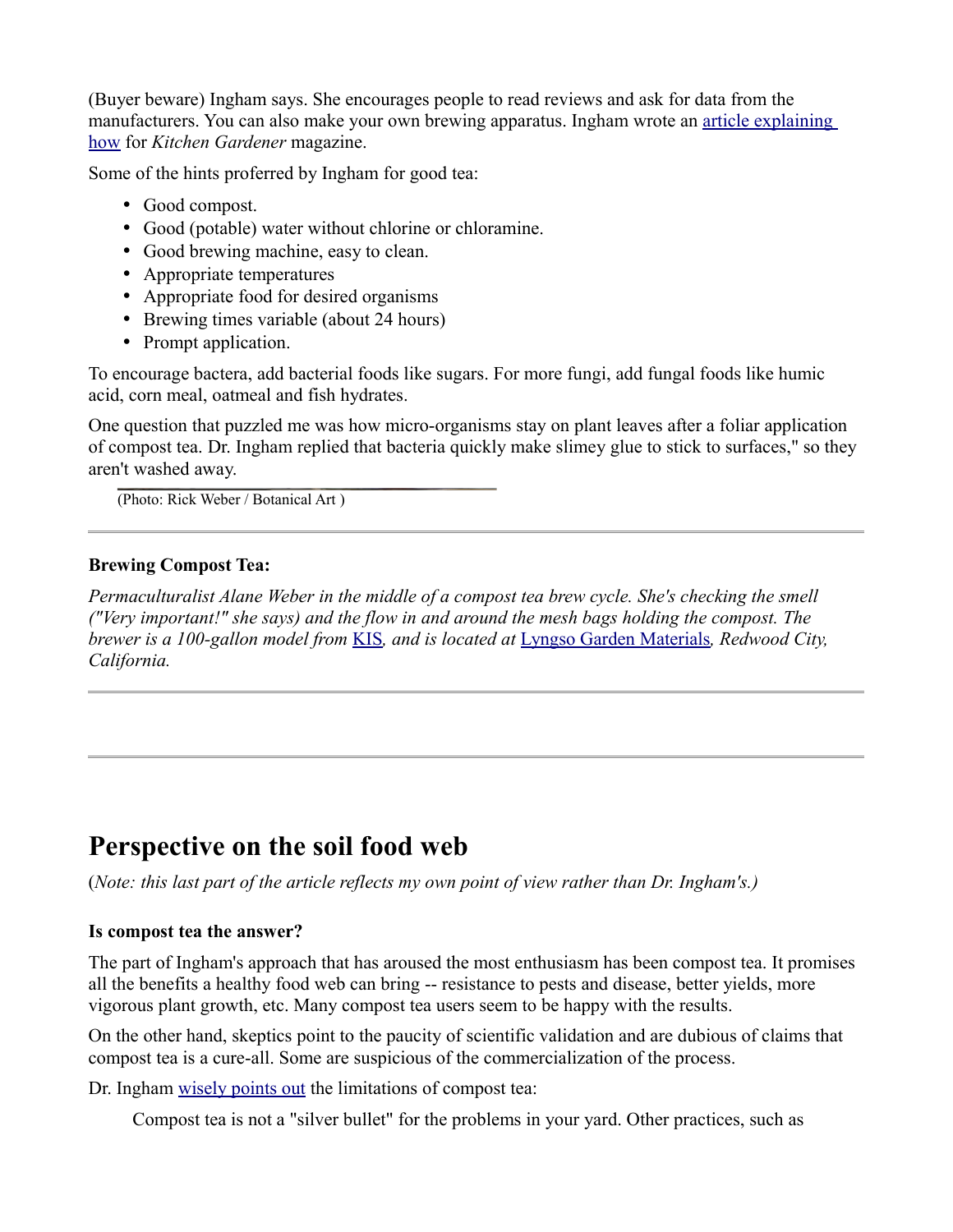organic fertilizing, soil amending, mulching, aeration, etc., are also important to build and sustain a healthy garden. The soil, environmental and prior chemical condition of your yard all play a role in its overall health.

So far, most of the evidence for the effectiveness of compost tea is anecdotal, she says. She doesn't have replicated scientific studies, adding that such studies require money and resources. However, she does point to scientific studies which confirm the underlying concepts of the food web.

Determining the effects of compost tea may be complicated by the many variables in the process:

- Many preparations have been called compost tea, and the brewing process has many variables. Dr. Ingham has provided details on what she means by compost tea.
- The biology (micro-organisms) in the compost tea is wildly variable. Adding sugars or fungal food will change the nature of fungi:bacteria ratio. If compost is non-local, the resulting tea may not contain organisms adapted to the environment.
- Nature of the plant problem and the environment. For example, soils with few micro-organisms would seem to respond more dramatically to compost tea than those soils with a thriving food web.

A second difficulty is that the effects of compost tea are probably indirect rather than direct. For example, a pesticide or antibiotic tends to have a direct action on the target, perhaps by disrupting a key biological process. In contrast, a compost tea might provide resistance to disease by adding organisms that would occupy potential infection sites.

It seems rather early in the study of compost tea to make categorical pronouncements. We should remember that many organic methods that are now accepted, such as compost and non-chemical pest controls, were derided when first introduced.

With our new understandings of soil ecology, the opportunities for investigation are wide open - not only for compost tea, but for other organic and traditional practices.

# **Chemical and environmental models of agriculture**

The soil food web gives a firmer scientific foundation for the ecological view of agriculture. The table below highlights the differences between the conventional or chemical model and the ecological model.

| Conventional/chemical                                                                                                                                                    | <b>Ecological</b>                                                                                                                                                                               |
|--------------------------------------------------------------------------------------------------------------------------------------------------------------------------|-------------------------------------------------------------------------------------------------------------------------------------------------------------------------------------------------|
| A mechanical model:                                                                                                                                                      | Natural cycles:                                                                                                                                                                                 |
| • Inputs: fertilizers, pesticides<br>$\bullet$ Outputs: crops<br>• Problems: pests, diseases<br>• Side effects: pollution, wastes<br>• Simple systems (e.g. monoculture) | • Nutrient recycling<br>• Natural checks and balances<br>• Pests seen as symptoms of underlying<br>problems<br>• Waste from one process is food for another<br>• Complex systems (biodiversity) |

Many ecological ideas have been incorporated into conventional gardening and agriculture. For example Integrated Pest Management (IPM) has become part of many Ag extension programs. (see the [the IPM website](http://www.ipm.ucdavis.edu/) and the manual [Pests of the Garden and Small Farm](http://www.ipm.ucdavis.edu/IPMPROJECT/ADS/manual_gardenfarms.html) from University of Californa).

One can imagine a combination of the two models, in which environmental thinking prevailed but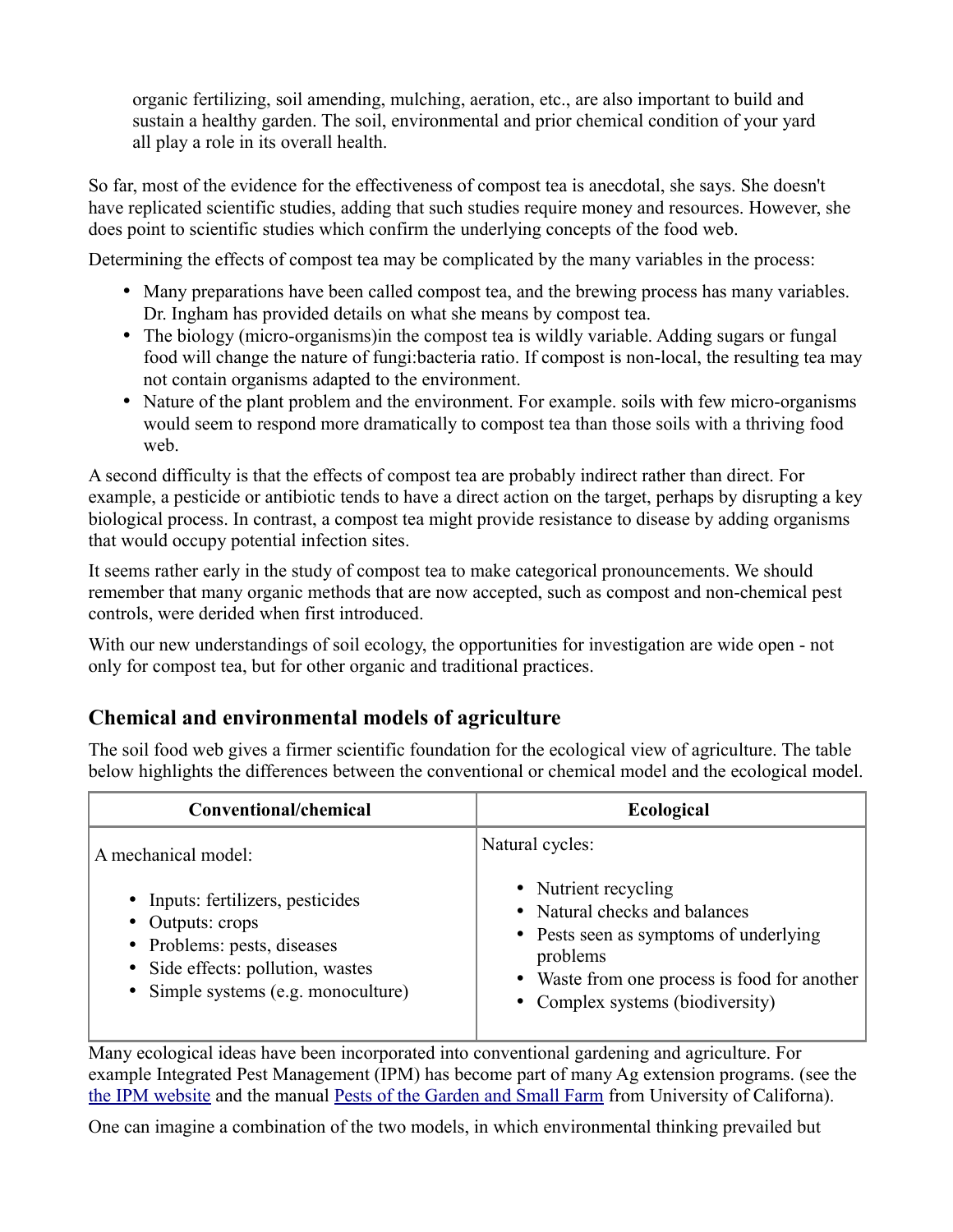chemical solutions might be used on a temporary basis for intractible problems. Dr. Ingham, while fiercely opposed to the overuse of chemicals, admits that in a few cases they may be necessary as a first step in restoring some farmlands.

#### **End of the chemical era?**

A shift to a more ecological agriculture may happen sooner than we think. And the reasons may be economic and political rather than environmental.

Modern agriculture developed during the 20th century, a period of cheap energy. Oil and natural gas have been abundant, and our current food system uses both freely. Estimates are that it takes 10 or more calories of fossil fuels to grow one calorie of food. Food writer Michael Pollan says that the American diet with its emphasis on corn and corn products is really an oil diet:

"Corn is the SUV of plants. Growing it the way we do requires it to guzzle fuel in the form of fertilizer, about a quarter to a third of a gallon of petroleum for each bushel." [\(Interview from the UC Berkeley News Service\)](http://www.berkeley.edu/news/media/releases/2006/04/11_pollan.shtml)

The basis of modern agriculture is nitrogen fertilizer manufactured by the energy-intensive Haber process. Since its invention in the early 1900s, the Haber process has helped avert famines as world population rose from 2 billion to 6.6 billion. Making this fertilizer requires 1% of the world's energy supply, [estimates Science magazine.](http://en.wikipedia.org/wiki/Haber_process) (Natural gas is the usual feedstock for fertilizers; petroleum is the feedstock for many pesticides.)

Arguments aside about its successes and shortcomings, modern agriculture needs cheap fuels. Without them, it is in trouble.

Are we facing energy shortages? An increasing number of people think so. The followers of Peak Oil believe we will soon reach the peak of oil production, after which supplies will shrink and prices will go up and up. David Holmgren and others in permaculture are talking about "energy descent" preparing for a low-energy future. Even members of the U.S. elite are worried about disruptions to the oil supply; their number includes ex-Fed Director Alan Greenspan and ex-CIA heads James Schlesinger and James Woolsey.

Supply distruptions can happen whether or not oil production has reached its peak. When the Soviet Union disintegrated in 1989, Cuba lost its source of cheap oil and other imports required for to maintain its conventional, chemical-based agriculture. It got through the crisis by turning to organic methods and restructuring its large-scale farms.

In an era in which oil, natural gas and energy in general will probably become more and more expensive, it would seem prudent to develop an agriculture that is not so dependent on them. Soils, plants, microbes and water are everywhere. The processes of ecological agriculture may be tricky (for example, the turning and monitoring of compost), but they are do-able, and they don't require imports from far-off countries.

## **What to do?**

Assuming the scientists are right and the soil ecology picture is correct, what next?

As a start, let's make soil ecology a part of the culture. If people don't know about the soil food web, they won't value it. Are there any visionaries who can see this as a subject for science fiction or children's books? It will take imagination, since ciliates and springtails don't have the cuddle factor of baby mammals. The BBC had an example of what is possible, in their wild radio segment ["Soil Safari"](http://www.bbc.co.uk/radio4/science/underground_20031201.shtml)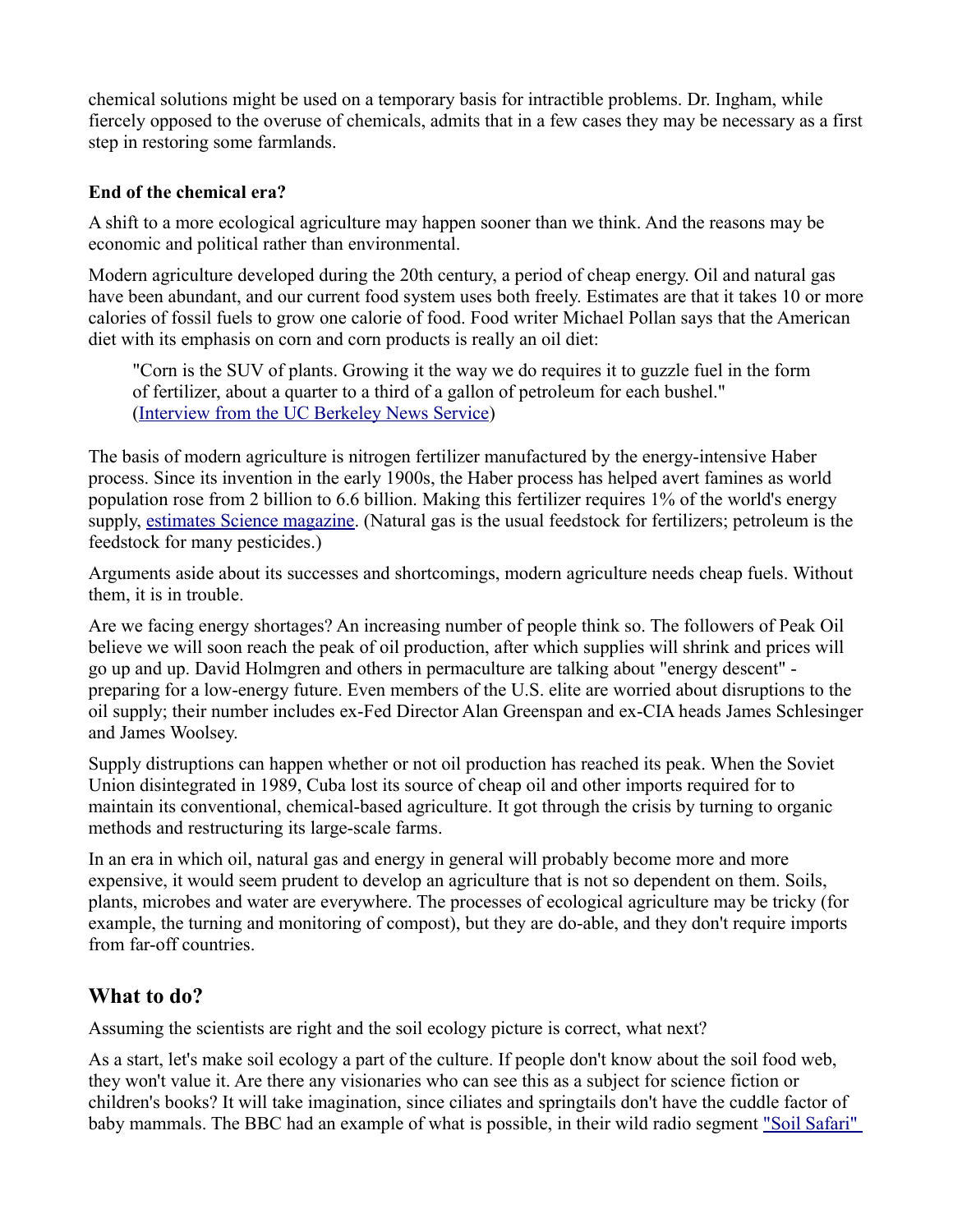available on the Web.

Some good basic texts would be helpful. The subject cries out for photos, figures and diagrams to make the concepts vivid. The [Soil Biology Primer](http://soils.usda.gov/sqi/concepts/soil_biology/biology.html) is a good example of what can be done. Generalizations should be linked to supporting studies, so we can sort out myth from science.

A knowledge of micro-organisms and the environment will be increasingly important in public debates. Although this article has only discussed gardening and agriculture, soil ecology plays a part in global warming (a healthy soil sequesters more carbon); in trawling and disturbance of the ocean floor; in invasive organisms and restoration ecology. A few popular science books on soil ecology have been published (see List of Resources), but there is room for many more.

As I researched this article, I kept hoping to see more work by agriculture extension programs and researchers. They have the resources to do the research and education we need. Perhaps we'll see them adopt soil ecology as a cause, as they previously took up Integrated Pest Management.

For permaculturalists and organic gardeners, the news about soil ecology should be gratifying. Many of our practices have a scientific basis and are good for the soil food web. The way is now open for more research and experimentation.

# **Learning more**

An article, a set of CDs or even a weekend seminar can do no more than scratch the surface of soil ecology. However excellent resources are available online and in print.

A good place to start is the [Soil Biology Primer,](http://soils.usda.gov/sqi/concepts/soil_biology/biology.html) an inexpensive (\$15) 48-page booklet with clear explanations and vivid photographs. Elaine Ingham is one of the co-authors. You can read the book [online,](http://soils.usda.gov/sqi/concepts/soil_biology/biology.html) but the printed version is much easier to follow (and the pictures are better!).

Dr. Ingham makes much information available free on the website of her organization, Soil Foodweb, Inc.: [http://www.soilfoodweb.com/.](http://www.soilfoodweb.com/) A good entry point is ["The Soil Foodweb Approach".](http://www.soilfoodweb.com/03_about_us/approach.html) The website also has details on CDs, classes and other services.

Most gardening books don't cover soil ecology well. Either they skip over it completely, or speak in vague mystical terms. Exceptions include chapters in the permaculture-oriented [Edible Forest Gardens](http://www.chelseagreen.com/2005/items/edibleforestset) by Dave Jacke with Eric Toensmeier; and [Gaia's Garden](http://www.chelseagreen.com/2001/items/gaiasgarden) by Toby Hemenway.

A book to look for is [Teaming with Microbes: A Gardener's Guide to the Soil Food Web](http://www.timberpress.com/books/isbn.cfm/0-88192-777-5/teaming_microbes/lowenfels) by [Jeff](http://www.timberpress.com/media/getAuthorByID.cfm?AuthorID=1262) [Lowenfels,](http://www.timberpress.com/media/getAuthorByID.cfm?AuthorID=1262) due out August 15, 2006.

Two popular science books give background on soil microbiology and the environment: [Under Ground:](http://www.islandpress.org/media/PDF/BaskinPR.pdf) [How Creatures of Mud and Dirt Shape Our World](http://www.islandpress.org/media/PDF/BaskinPR.pdf) by Yvonne Baskin and [Tales From the Underground:](http://www.hort.cornell.edu/department/faculty/wolfe/book.html) [A Natural History of Subterranean Life](http://www.hort.cornell.edu/department/faculty/wolfe/book.html) by David W. Wolfe.

To get deeper into the science, see [Soils: the Final Frontier](http://www.sciencemag.org/cgi/content/summary/304/5677/1613) a special issue of *Science* magazine (June 11, 2004). More science references are available from Elaine Ingham's website [\(SFI: Recent academic](http://www.soilfoodweb.com/03_about_us/approach_pgs/a_10_recent_papers.html) [and popular information sources\)](http://www.soilfoodweb.com/03_about_us/approach_pgs/a_10_recent_papers.html). Several scientific journals and textbooks are devoted to soil ecology.

# **Soil food web in brief**

- Soil food web basis for life on the land.
	- Breaks down dead plants and animals and recycles nutrients.
	- Numbers and varieties of organisms are staggering.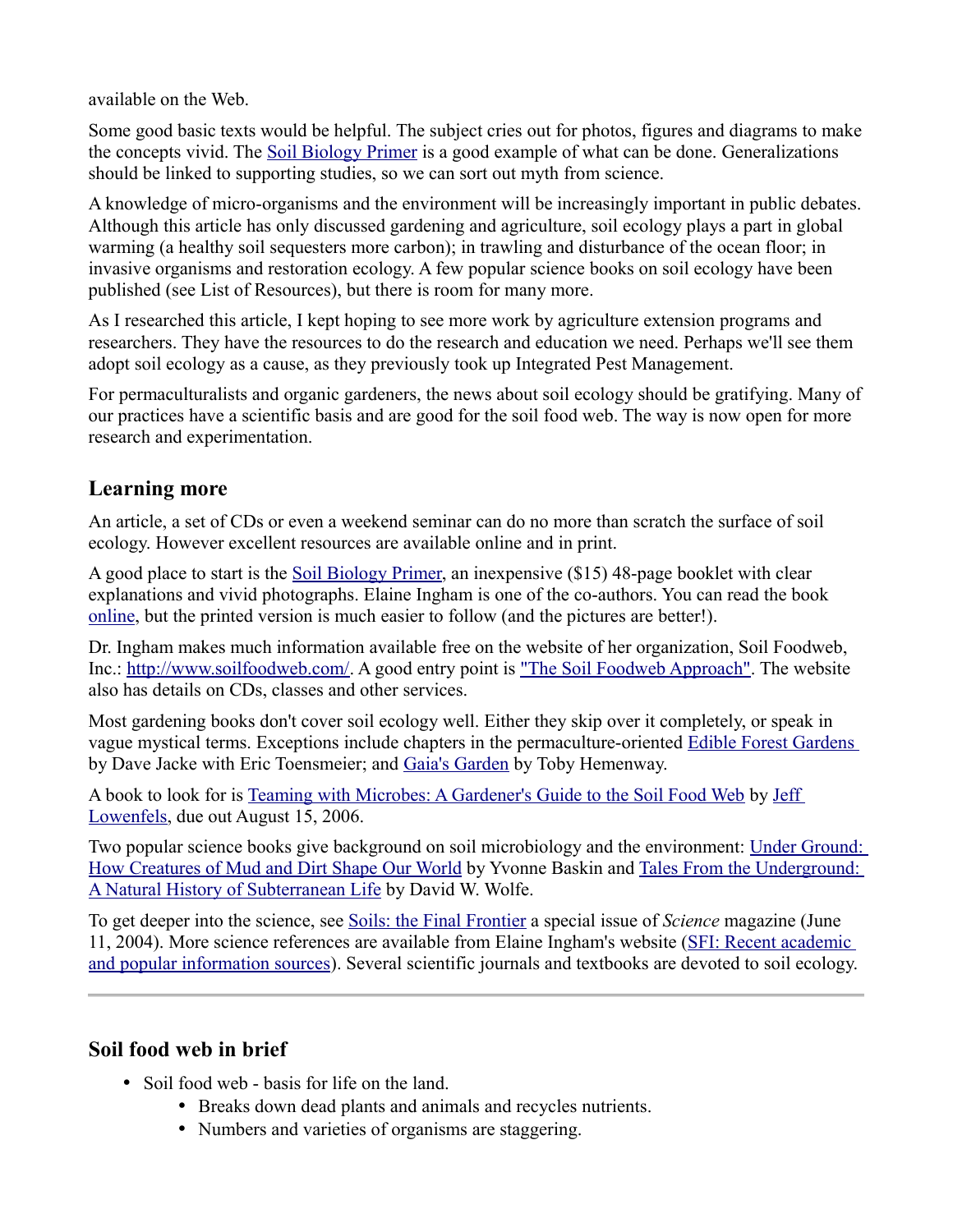- Reproduction rates are high (especially bacteria), and populations tend to boom and bust with different levels of oxygen, nutrients, heat, pH and water.
- Complex ecological relationships.
- Soil food web is composed of several classes of organisms.
	- Plants roots and organic matter from plants.
	- Bacteria and fungi many varieties and functions. Most are decomposers, while many others are mutualists.
	- Other members of the food web protozoa, nematodes, arthropods, earthworms and higher predators.
	- Predators eat other organisms and make nutrients available.
- Soil food web is important for plant growth:
	- Builds soil structure.
	- Stores nutrients and releases them in forms plants can use.
	- Protects plants against diseases and pests.
	- Can tie up salts and harmful chemicals.
	- Provides resilience and adaptation to changing conditions.
- Some bacteria and fungi form mutualistic associations with plant roots. Both plants and microorganisms benefit.
	- Plant roots exude proteins, sugars and carbohydrates ("cakes and cookies") which attract beneficial micro-organisms.
	- Nitrogen-fixing bacteria inhabit the roots of leguminous plants.
	- About 80% of world's plants have symbiotic relationships with fungi (mycorrhizae).
- Ratio of bacteria to fungi is different for different plant communities.
	- Bacteria-dominated in early succession communities (bare earth, weeds, vegetables).
	- Fungal-dominated in late succession communities (shrubs, trees, old growth).
	- Equal balance of bacteria and fungi for most row crops and garden flowers.
	- Bacteria/fungal ratio can be changed to favor different kinds of plants.
- Soil food web is degraded in disturbed land.
	- Enemies of the soil food web: compaction, tilling (turning), pollution, pesticides, synthetic fertilizers.
	- Degraded food web invites pests, disease and nutrient problems.
	- Chemical solutions aggravate the problem.
	- Need to restore and enhance the soil biology.
- Monitoring soil biology.
	- Ingham advocates a "direct count" method, in which individual organisms in a sample are counted under a microscope.
	- The result is a report on the numbers/biomass of different classes of organisms estimated to be in the sample.
	- These numbers give indication about the health or problems with the soil. For example, a high number of ciliates (a group of protozoa) indicates anaerobic conditions.
	- Many problems can be solved or alleviated by applying compost or compost tea, according to Dr. Ingham.
- Compost
	- Aerobic good, anaerobic bad. It should not stink (stink=anaerobic).
	- Three methods discussed: thermal (hot), worm, and static (backyard).
	- The balance between fungi and bacteria can be controlled by different feedstocks and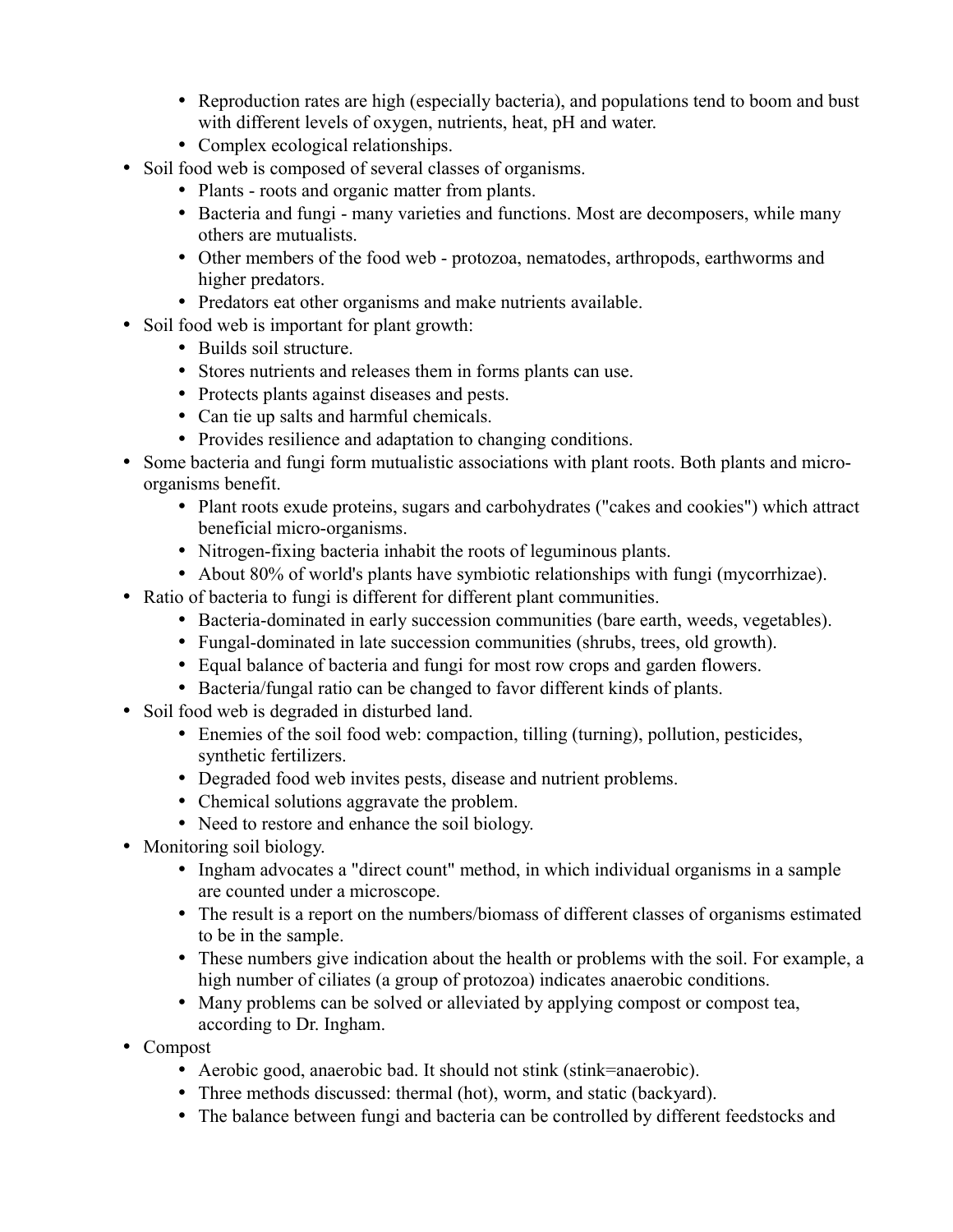methods.

- Monitoring compost quality is important all composts are not created equal.
- Compost tea is a convenient way to apply compost.
	- Actively aerated compost tea (AACT) is what Ingham studies and recommends.
	- Other compost teas and liquid amendments exist (some anaerobic).
	- Process
		- Good compost.
		- Good (potable) water without chlorine or chloramine.
		- Good brewing machine, easy to clean. Ask manufacturer for data.
		- Appropriate temperatures
		- Appropriate food for desired organisms
		- Brewing times variable (about 24 hours)
		- Prompt application.

# **Resources - Short list for print version**

• *Soil Biology Primer* by Elaine R. Ingham, Andrew R. Moldenke and Clive A. Edwards. Soil and Water Conservation Society (in cooperation with the USDA Natural Resources Conservation Service). 2000.

Print version available through [SWCS](http://www.swcs.org/en/publications/books/soil_biology_primer.cfm) or [Earth Fortification.](http://www.earthfort.com/) [Online Version](http://soils.usda.gov/sqi/concepts/soil_biology/biology.html) available.

- Soil Foodweb Inc. website:<http://www.soilfoodweb.com/>
- • [Teaming with Microbes: A Gardener's Guide to the Soil Food Web](http://www.timberpress.com/books/isbn.cfm/0-88192-777-5/teaming_microbes/lowenfels) by Jeff Lowenfels. Timber Press. Publishing date: August 15, 2006.
- • [Edible Forest Gardens](http://www.chelseagreen.com/2005/items/edibleforestset) by Dave Jacke; with Eric Toensmeier. Chelsea Green. 2005. Monumental two-volume work. Chapter 5 in volume 1 covers "Structures of the Underground Economy" and describes Elaine Ingham's soil food web concepts (pages 216-234).
- • [Gaia's Garden: A Guide to Home-Scale Permaculture](http://www.chelseagreen.com/2001/items/gaiasgarden) by Toby Hemenway. Chapter 4 is devoted to "Bringing the Soil to Life."
- • [Under Ground: How Creatures of Mud and Dirt Shape Our World](http://www.islandpress.org/media/PDF/BaskinPR.pdf) by Yvonne Baskin. Island Press. 2005. [\(Amazon\)](http://www.amazon.com/gp/product/1597260037/103-3865218-3297453?v=glance&n=283155).
- • [Tales From the Underground: A Natural History of Subterranean Life](http://www.hort.cornell.edu/department/faculty/wolfe/book.html) by David W. Wolfe. Perseus Publishing. 2001. [\(Amazon\)](http://www.amazon.com/gp/product/0738206792/103-3865218-3297453?v=glance&n=283155).
- • [Soils: the Final Frontier](http://www.sciencemag.org/cgi/content/summary/304/5677/1613)  Special issue of *Science* magazine (June 11, 2004).

Many online resources are listed in the web version of this document.

# **Resources - Extended List for Web Version**

## **Dr. Elaine Ingham and Soil Foodweb, Inc. (SFI)**

- • [Soil Foodweb, Inc. \(SFI\)](http://www.soilfoodweb.com/) homepage
- • [SFI Approach](http://www.soilfoodweb.com/03_about_us/approach.html) (treasure chest of information; also has [photos](http://www.soilfoodweb.com/03_about_us/microscope_pics.html) of microsopic organisms)
- • [SFI: FAQs](http://www.soilfoodweb.com/01_services/faqs.htm) on compost tea, vermicompost and others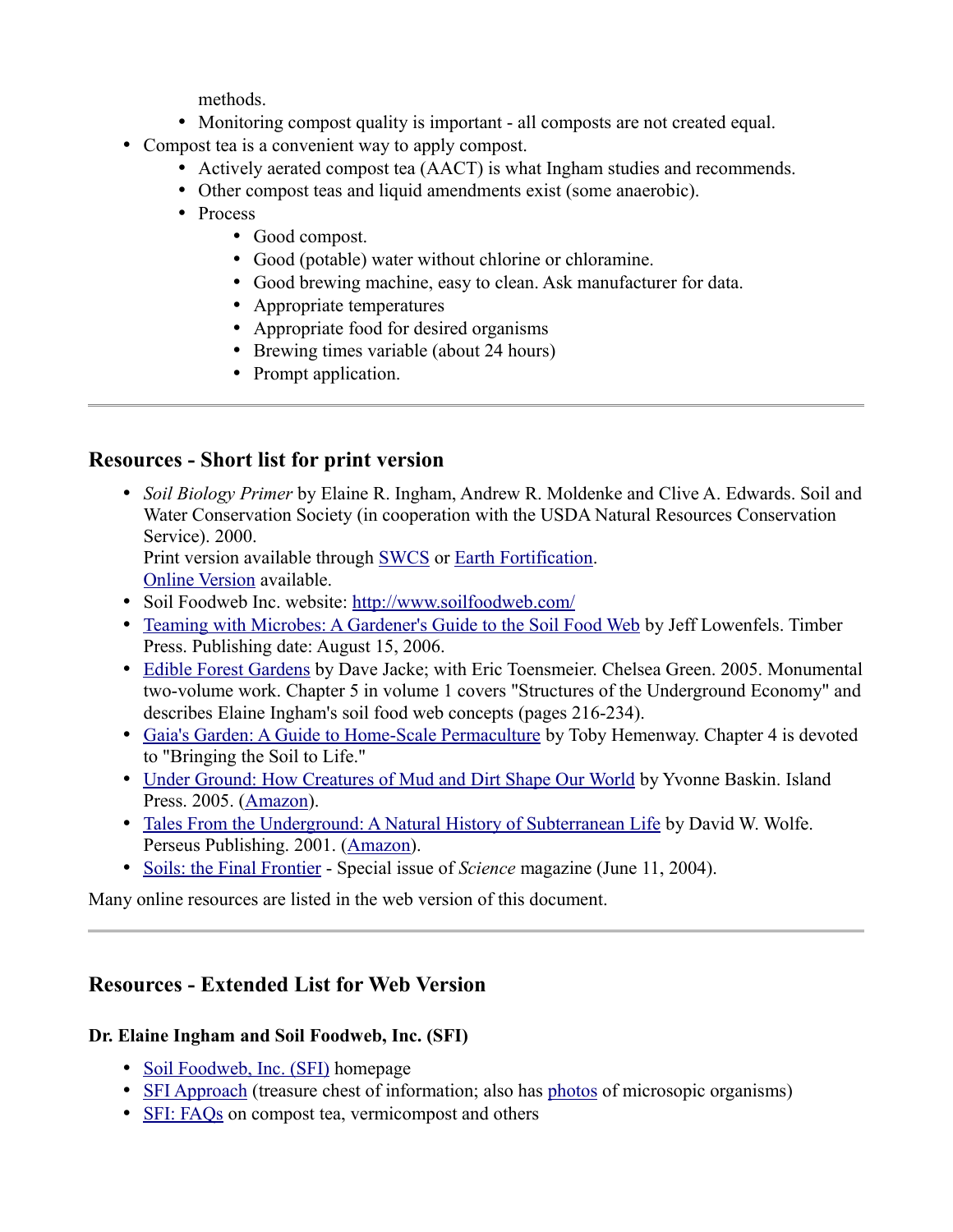- • [SFI: Recent academic and popular information sources](http://www.soilfoodweb.com/03_about_us/approach_pgs/a_10_recent_papers.html)
- • [SFI: Ezines](http://www.soilfoodweb.com/04_news/e-zine_archive.htm)
- [The Soil Foodweb: Its Importance in Ecosystem Health](http://www.rain.org/~sals/ingham.html) by Dr. Elaine Ingham (older essay, useful because it has references to the literature for specific claims about the soil foodweb.)
- • [The Sacred Balance](http://www.sacredbalance.com/web/drilldown.html?sku=82) (TV program by Dr. David Suzuki, with appearance by Dr. Ingham [\(Ingham bio\)](http://www.sacredbalance.com/web/person.html?linkname=Elaine_Ingham)

## **For gardeners & farmers**

- Jeff Lowenfels, long-time gardener and gardening columnist.
	- • [Teaming with Microbes: A Gardener's Guide to the Soil Food Web](http://www.timberpress.com/books/isbn.cfm/0-88192-777-5/teaming_microbes/lowenfels) by Jeff Lowenfels. Timber Press. Publishing date: August 15, 2006.
	- • [Notes on soil food web](http://www.alaskahumus.com/JeffsLectureNotes.htm)
	- [Life long gardener is now an uprooted man](http://www.adn.com/life/story/7361973p-7274110c.html) (article about)
- • [Edible Forest Gardens](http://www.chelseagreen.com/2005/items/edibleforestset) by Dave Jacke; with Eric Toensmeier. Chelsea Green. 2005. Monumental two-volume work. Chapter 5 in volume 1 covers "Structures of the Underground Economy" and describes Elaine Ingham's soil food web concepts (pages 216-234).
- • [Gaia's Garden: A Guide to Home-Scale Permaculture](http://www.chelseagreen.com/2001/items/gaiasgarden) by Toby Hemenway. Chelsea Green. 2001. Chapter 4 is devoted to "Bringing the Soil to Life." Chelsea Green. 2001.
- University of California at Santa Cruz," Center for Agroecology & Sustainable Food Systems
	- • [Soil Biology and Ecology \(PDF\)](http://zzyx.ucsc.edu/casfs/instruction/tofg/download/unit_2.3_soilecology.pdf) a chapter in [a training manual](http://zzyx.ucsc.edu/casfs/instruction/tofg/index.html) available online and in printed form.
	- • [Resources: Soil Biology and Ecology \(PDF\)](http://zzyx.ucsc.edu/casfs/instruction/esa/download/05c-Soil_Bio.pdf)
- Steve Diver of ATTRA National Sustainable Agriculture Information Service
	- • [Alternative Soil Testing Laboratories](http://www.attra.org/attra-pub/soil-lab.html)
	- • [Soils & Compost](http://www.attra.org/soils.html) (list of resources)

## **Soil ecology**

• *Soil Biology Primer* by Elaine R. Ingham, Andrew R. Moldenke and Clive A. Edwards. Soil and Water Conservation Society (in cooperation with the USDA Natural Resources Conservation Service). 2000.

Print version available through [SWCS](http://www.swcs.org/en/publications/books/soil_biology_primer.cfm) or [Earth Fortification.](http://www.earthfort.com/)

[Online Version](http://soils.usda.gov/sqi/concepts/soil_biology/biology.html) available.

- • [The Soil Food Web: Tuning in to the World Beneath Our Feet](http://www.acresusa.com/toolbox/reprints/soilfoodweb_apr00.pdf) (PDF) from ACRES about Ingham
- • [Under Ground : How Creatures of Mud and Dirt Shape Our World](http://www.islandpress.org/media/PDF/BaskinPR.pdf) by Yvonne Baskin. Island Press. 2005. [\(Amazon\)](http://www.amazon.com/gp/product/1597260037/103-3865218-3297453?v=glance&n=283155).
- • [Tales From the Underground: A Natural History of Subterranean Life](http://www.hort.cornell.edu/department/faculty/wolfe/book.html) by David W. Wolfe. Perseus Publishing. 2001. [\(Amazon\)](http://www.amazon.com/gp/product/0738206792/103-3865218-3297453?v=glance&n=283155).
- • [Soils: the Final Frontier](http://www.sciencemag.org/cgi/content/summary/304/5677/1613)  Special issue of *Science* magazine (June 11, 2004). Many of the online articles are only available to subscribers, however one can see an [interactive map](http://www.sciencemag.org/cgi/content/full/304/5677/1616/DC1) of the earth's soils and the factors that threaten them. Accompanying article: [Soils in trouble.](http://www.sciencemag.org/cgi/content/summary/sci;304/5677/1614) To see all nine articles, you need to pay or get a print copy.
- • [Soils and atmosphere intricately linked](http://www.davidsuzuki.org/about_us/Dr_David_Suzuki/Article_Archives/weekly06180401.asp) by Dr. David Suzuki (comments on articles in *Science* magazine issue on soils)
- • [Soil Safari](http://www.bbc.co.uk/radio4/science/underground_20031201.shtml) (audio from BBC)
- [Compost Microbiology and the Soil Food Web](http://www.ciwmb.ca.gov/publications/default.asp?pubid=857)  California Integrated Waste Management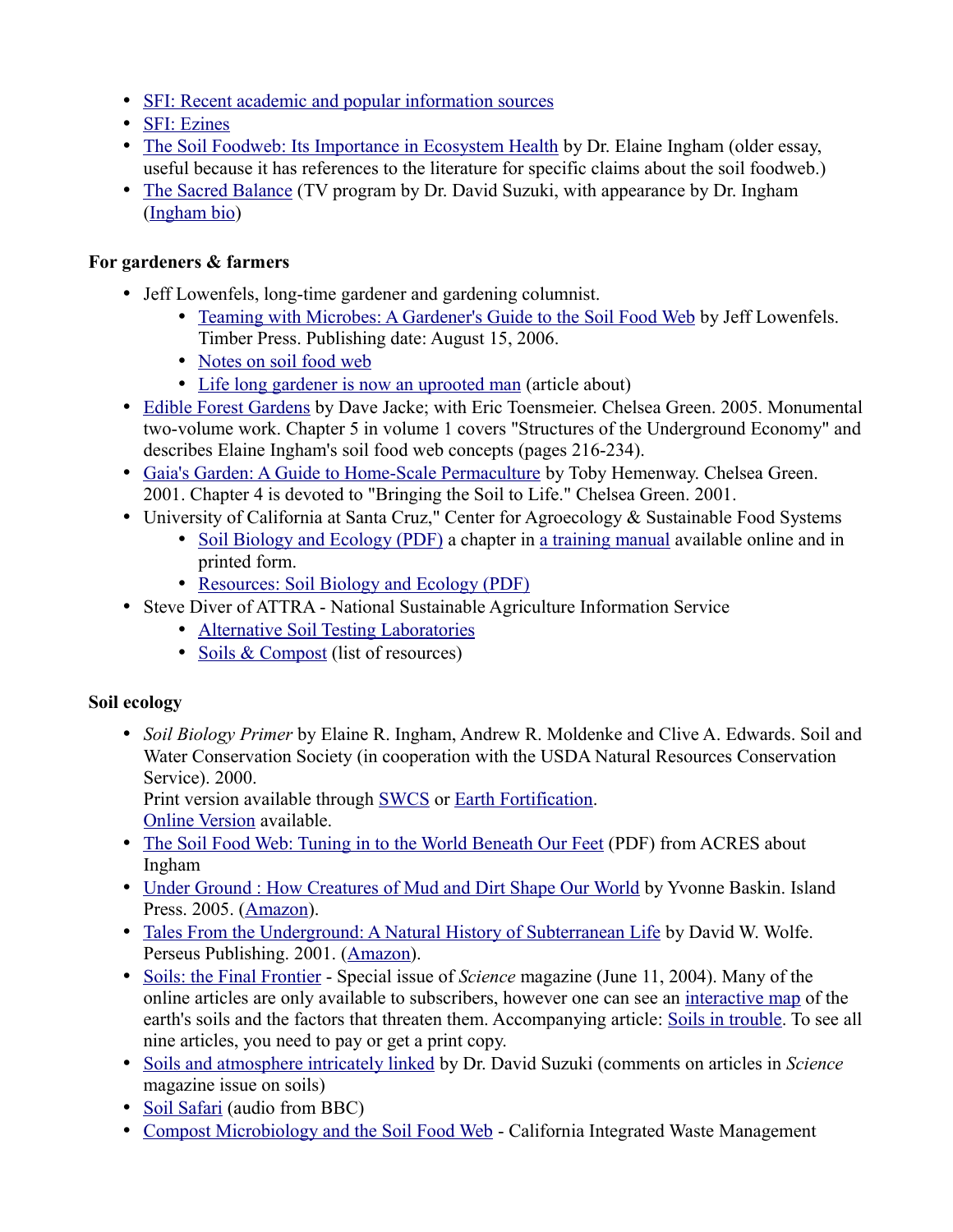Board

- • [Soil Biodiversity](http://www.fao.org/ag/agl/agll/soilbiod/default.stm)  FAO
- [Soil Biological Communities](http://www.blm.gov/nstc/soil/index.html)  Bureau of Land Management (BLM)

#### **Soil ecology (researchers)**

- • [SFI: Recent academic and popular information sources](http://www.soilfoodweb.com/03_about_us/approach_pgs/a_10_recent_papers.html)
- • [Andrew Moldenke](http://www.ent.orst.edu/moldenka/) (Department of Entomology, Oregon State University). / [slides from a soil](http://www.puyallup.wsu.edu/soilmgmt/Slideshows/SS-SoilBiolWS/AndyM.pdf) [biology workshop.](http://www.puyallup.wsu.edu/soilmgmt/Slideshows/SS-SoilBiolWS/AndyM.pdf)
- • [Mary Eleanor Power \(UC-Berkley\)](http://ib.berkeley.edu/labs/power/)  food webs in rivers and their watersheds
- [Diana H. Wall \(Coloradu State University\)](http://www.nrel.colostate.edu/projects/soil/index.html)  Soil Biodiversity and Ecosystem Functioning
- [Howard Ferris \(UC-Davis\)](http://ucdnema.ucdavis.edu/Ferris.html)  Nematology and soil ecology. Content-rich website: [Nemaplex](http://plpnemweb.ucdavis.edu/nemaplex/nemaplex.htm)
- • [Soil & Root Ecology, Jackson Lab UC Davis](http://groups.ucanr.org/jacksonlab/)

### **Compost tea**

- • [Compost Tea: Promises and Practicalities](http://www.acresusa.com/toolbox/reprints/Dec03_Compost%20Teas.pdf) (PDF) by Elaine Ingham in ACRES
- • [Brewing Compost Tea](http://www.taunton.com/finegardening/pages/g00030.asp) by Elaine Ingham in *Kitchen Gardener* magazine
- • [Compost Tea Just What the Doctor Ordered](http://www.acresusa.com/toolbox/reprints/composttea_feb01.pdf) (PDF) from ACRES
- Steve Diver of ATTRA National Sustainable Agriculture Information Service
	- • [Notes on Compost Teas](http://www.attra.org/attra-pub/compost-tea-notes.html) (includes extensive list of information sources) / [PDF version](http://www.attra.org/attra-pub/PDF/compost-tea-notes.pdf)
	- • [Compost Teas: A Tool for Rhizosphere + Phyllosphere Agriculture](http://www.attra.org/attra-pub/compostteashow/compost-tea-slides/sld001.htm) (slideshow)
- Mary Applehof "Wormwoman" articles in her WormEzine, all PDF
	- • [An Introduction to Compost Teas, Part I](http://www.wormwoman.com/acatalog/WormEzine_2-5.pdf) (issue 2-5)
	- ["Compost Teas, Part II -- Tests for Microorganisms"](http://www.wormwoman.com/acatalog/WormEzine_2-7.pdf) (issue 2-7)
	- ["Worm Bins and Compost Teas"](http://www.wormwoman.com/acatalog/WormEzine_Vol_3_Aug_2002.pdf) (issue 3-Aug)
- • [Tinkers Garden Forum on compost tea](http://forums.tinkersgardens.com/forum_posts.asp?TID=1739) (heading says "Daylilies" but posts are about compost tea)
- • [Compost Tea Yahoo Group](http://groups.yahoo.com/group/compost_tea/) (login required)

### **Compost tea - industry & research**

- • [Organic Teas from Composts and Manures](http://www.ofrf.org/publications/Grant%20reports/97.40.10.Merrill.Fall97.IB9.pdf) (Organic Farming Research Association. Richard Merrill, Cabrillo College, Calif.) -PDF. Has extensive list of articles in the literature about Compost Tea.
- • [Notes on Compost Teas](http://www.attra.org/attra-pub/compost-tea-notes.html) (includes extensive list of information sources) / [PDF version](http://www.attra.org/attra-pub/PDF/compost-tea-notes.pdf)  Steve Diver of ATTRA - National Sustainable Agriculture Information Service
- • [Commercial experiences: Time for \(compost\) tea in the northwest](http://www.jgpress.com/BCArticles/2000/100074.html) (also posted [here\)](http://growingsolutions.com/home/gs1/page/121/13)
- • [FAQs about Compost Tea](http://www.intlctc.org/faq2.htm) International Compost Tea Council
- [Compost Tea an Industry Overview](http://www.p2pays.org/compost/Presentations/CompostTeaPresentationBRosa.pdf) PDF (Brian Rosa, North Carolina Division of Pollution Prevention and Environmental Assistance (DPPEA), NC Dept of Environment and Natural Resources
- • [Compost Tea Task Force Report](http://www.ams.usda.gov/nosb/meetings/CompostTeaTaskForceFinalReport.pdf) (National Organic Standards Board, USDA)
- [An Update on Compost Tea: Benefits, Risks, Regulation](http://www.mofga.org/mofgm04c.html) by Eric Sideman, Maine Organic Farmers and Gardners Association
- • [Evaluating the Benefits of Compost Teas to the Small Market Grower \(](http://www.mda.state.mn.us/esap/greenbook2003/fruitsveg1.pdf)Greenbook 2003, Energy and Sustainable Agriculture Program, Minnesota Dept. of Agriculture)
- • [Compost Tea to Suppress Plant Disease](http://www.uvm.edu/vtvegandberry/factsheets/composttea.html) (Vern Grubinger, University of Vermont extension)